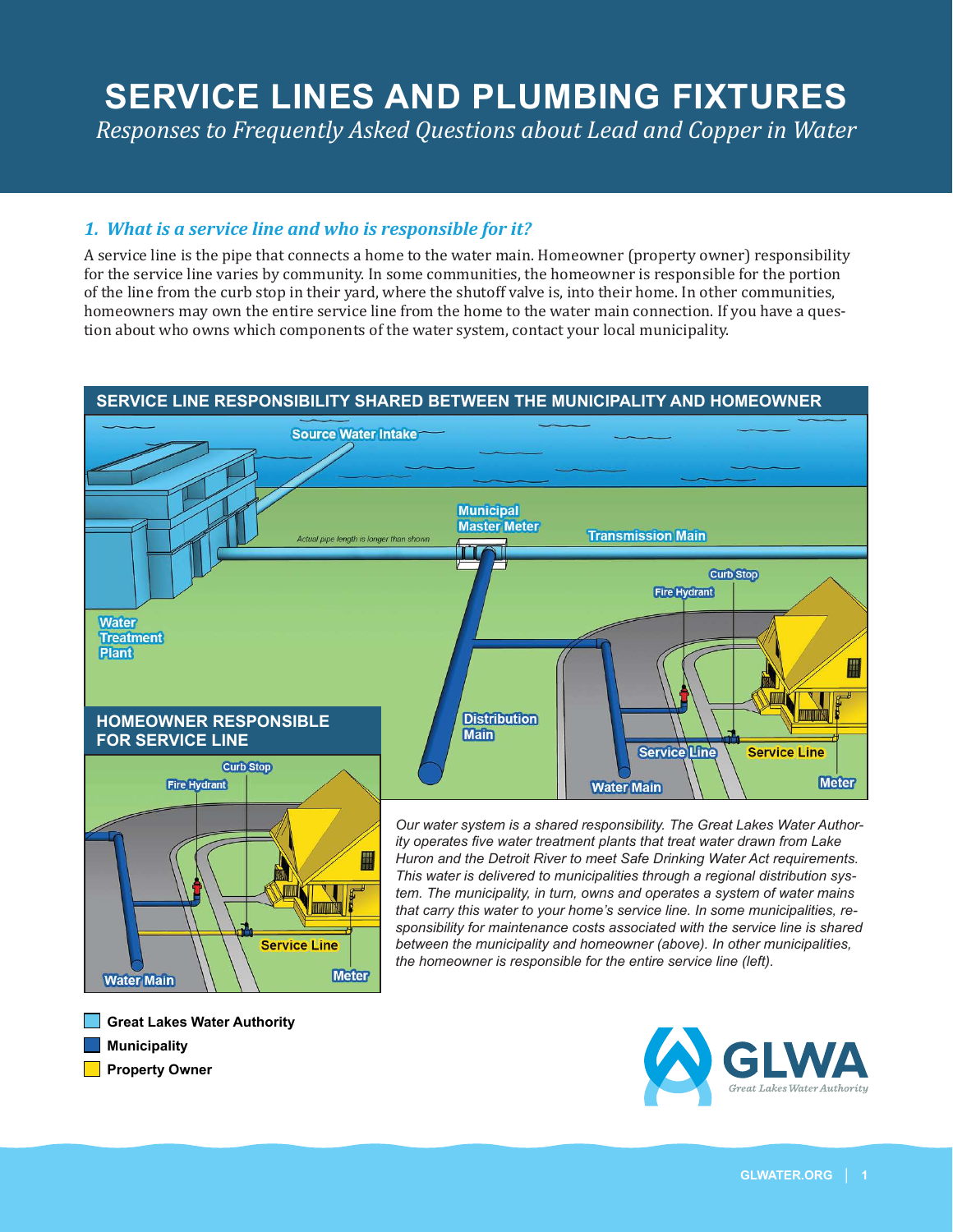

## *2. How do I determine what material my service line is made of?*

Service lines can be made of galvanized steel, lead, copper, or plastic. Local construction practices and ordinances impacted the type of pipe material used in communities at specific times. Local ordinances in the Detroit area began prohibiting the use of lead pipe in plumbing codes as early as 1947. Some communities used a small connector pipe made of lead, commonly called a gooseneck, to connect a galvanized steel service line to the water main. The presence of a lead gooseneck cannot be determined by examining plumbing in your home. If you are unsure about the type of service line at your home, contact your local municipality.

Two simple tests can be performed using a screwdriver and a magnet to help determine the service line material entering your home. Locate where the service line comes through the floor or wall into your home (see bottom right picture). This should be near your main water shutoff valve and water meter.

If you have a metal pipe below the first shutoff valve, use the flat edge of a screwdriver to carefully scratch through any corrosion that may have built up on the outside of the pipe. Place a magnet on the scratched area. If the magnet sticks to the pipe, it is galvanized steel. If the magnet does not stick and the scraped area is:

- shiny, silver in color, and looks like a nickel, the pipe is made of lead.
- copper in color and looks like a penny, the pipe is made of copper.

If the pipe feels like plastic, is white or gray in color, and joined with a clamp, glued or screwed together, it is plastic and no further tests are required.

### **3. How can I tell if my plumbing fixtures have** *lead or lead solder in them?*

If your home was built before 1986, your home's plumbing likely contains faucets and pipes with some lead content and lead solder. Brass and chrome-plated brass faucets and fittings contain some lead. Brass fixtures and copper pipes can be joined with lead solder. From 1986 to 2014, brass faucets and fittings sold in the US that were labeled as "lead free" could contain up to 8% lead. In January 2014, the Reduction of Lead in Drinking Water Act redefined "lead free" as "not more than a weighted average of 0.25% lead when used with respect to the wetted surfaces of pipes, pipe fittings, plumbing fittings, and fixtures."

### **PIPE MATERIALS USED IN SERVICE LINES**





*Identify a test area on the pipe between where the service line comes into the home (typically the floor) and the first* shutoff valve. If the pipe is covered or wrapped, expose a small area of metal. Follow instructions in response to Ques*tion 2 to determine the pipe material.*

*NOTE: The piping above the shutoff valve, known as the water line to house plumbing, should not be tested as it is likely made of a different material than the service line.*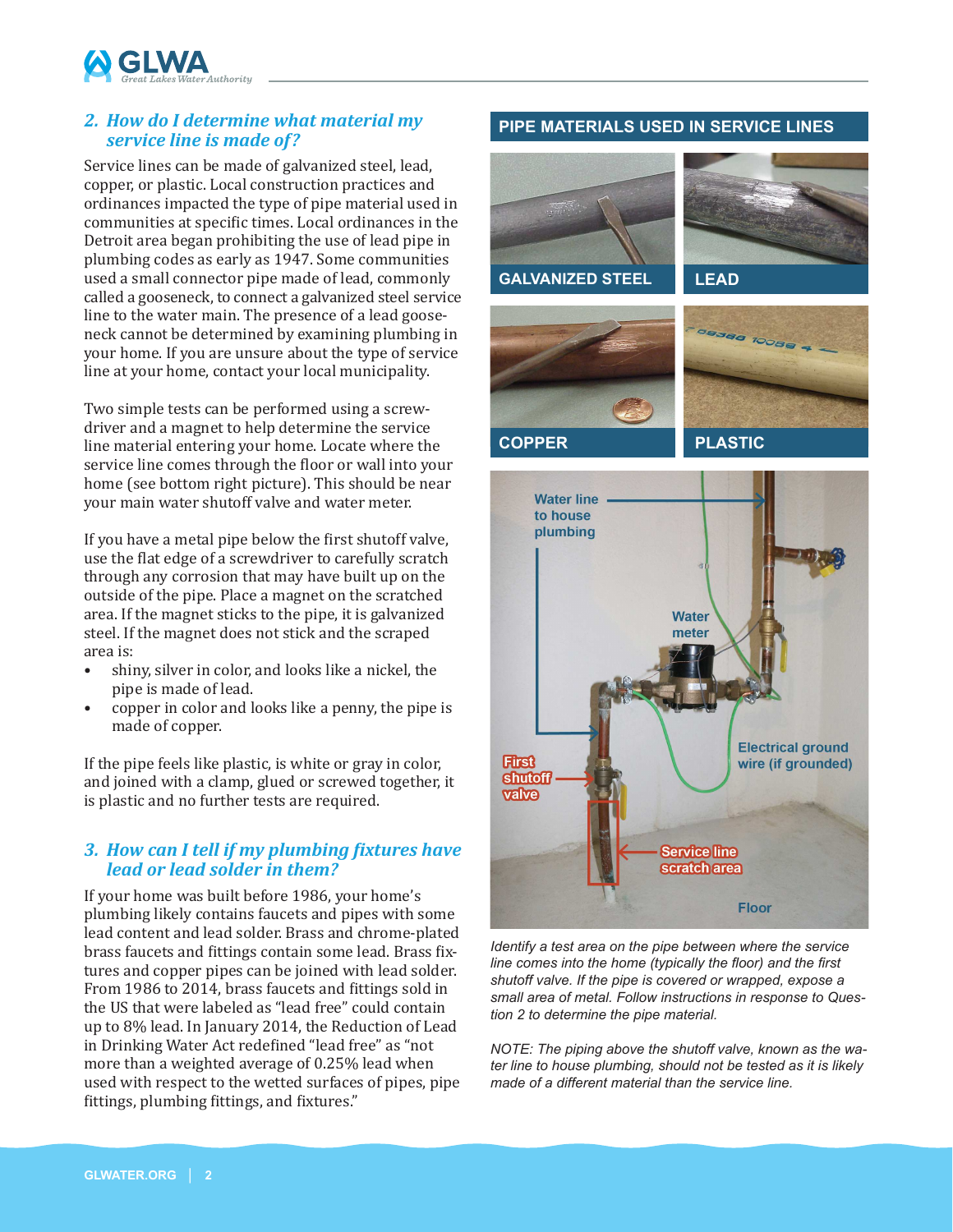

Consumers can increase their confidence level by purchasing products certified as meeting the Safe Drinking Water Act lead-free requirements. Information can be found at *www.nsf.org/newsroom\_pdf/Lead\_free\_cer* tification\_marks.pdf

#### *4. Do I need to test my water for lead if I have a lead service line or plumbing with lead solder?*

Testing is the only way to confirm if lead is leaching from your plumbing into your drinking water. Samples are taken from the faucet that is normally used for drinking water.

If you are concerned, a lead test can cost between  $$10.00$  and \$75.00. A list of local certified drinking water chemistry laboratories that perform lead and copper testing can be found on the Michigan Department of Environmental Quality's website at *www.michigan. gov/deq/0,4561,7-135-3307\_4131\_4156-36940--,00. html*. Some local communities offer lead testing for their residents. Contact your community for further direction and information. You can also contact your County Environmental Health Department.

Some laboratories report results in different units of measurement. Parts per billion (ppb), the detection level unit for lead, is the equivalent of micrograms per liter (ug/L).

# *5. What should I do if my water quality results indicate a presence of lead?*

A measure of household consumer safety for acceptable lead levels in drinking water has not yet been determined. The USEPA has established a Maximum Contaminant Level Goal for lead of 0 ppb. Therefore, if your analytical results reveal a presence of lead, you may consider the following practices to minimize your exposure to lead:

• Running your water is a simple and inexpensive measure you can take to protect your family's health. Run your cold water for 30 seconds to 2 minutes any time the water in a faucet has gone unused for 6 hours or more, such as in the morning, when you've been away during the day, when you return from vacation, and when an individual tap in your home is not used regularly. Household water usage activities such as showering, washing clothes and running the dishwasher are effective methods for flushing the pipes.

# **IF YOU HAVE QUESTIONS REGARDING YOUR SERVICE LINE, CONTACT YOUR MUNICIPALITY**



Testing is the only way to confirm the presence of lead in *your drinking water. Tests must be performed by a certified drinking water chemistry laboratory that will send you a sam*pling kit. A list of certified laboratories can be found on the *Michigan Department of Environmental Quality's website.* 

- Always use cold water for drinking, cooking, and preparing baby formula.
- If you have a lead service line, you should use a water filter for preparing baby formula. You may also choose to use a water filter for drinking and cooking, particularly if you are pregnant or have children under age 6. Make sure the filter meets the National Sanitation Foundation (NSF) standard 53 for lead removal. Follow the manufacturer's recommendations for replacement. Contact NSF International at 800-NSF-8010 or visit their website at *www.nsf.org* for more information.
- Remove and clean the faucet screen/aerator monthly.
- Consider replacing faucets installed prior to 2014.

Additional information can be found at *www.epa.gov/ safewater/lead*.